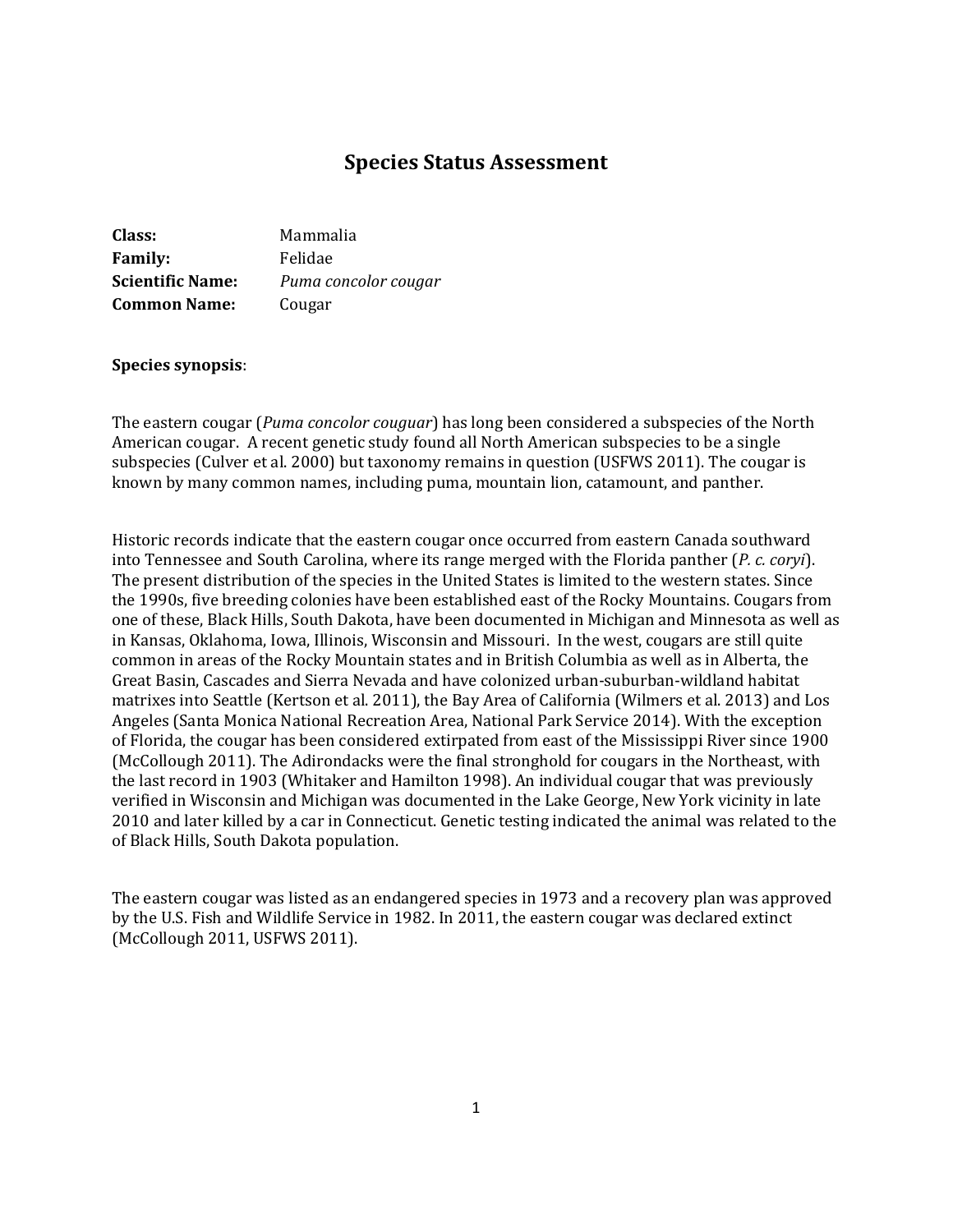#### **I. Status**

### **a. Current and Legal Protected Status**

- **i. Federal** \_\_\_\_Endangered / Extinct\_\_\_\_\_\_\_\_\_\_\_\_ **Candidate?** \_\_N/A\_
- **ii. New York \_\_\_**Endangered / Extirpated / SGCN

### **b. Natural Heritage Program Rank**

- **i. Global a G5THO**
- **ii. New York** \_\_\_\_\_\_\_SX\_\_\_\_\_\_\_\_\_\_\_\_\_\_ **Tracked by NYNHP?** \_\_\_Yes\_\_\_\_\_\_\_\_

### **Other Rank:**

IUCN Red List— (CR) Critically Endangered

COSEWIC— Endangered

CITIES— Appendix I

### **Status Discussion:**

Eastern North America populations, with the exception of those in Florida and perhaps in the Smoky Mountains, have been considered largely extirpated since the 1870s (McCollough 2011). Numbers are increasing in the western United States and Canada, however, and may be recolonizing parts of their former range, having been credibly documented in Illinois, Minnesota, Michigan, Louisiana, and Wisconsin (see summary in McGovern and Kretser 2014). Evidence of cougars has recently been documented in Quebec and New Brunswick (Lang et al. 2013) and in Ontario (Rosatte 2011).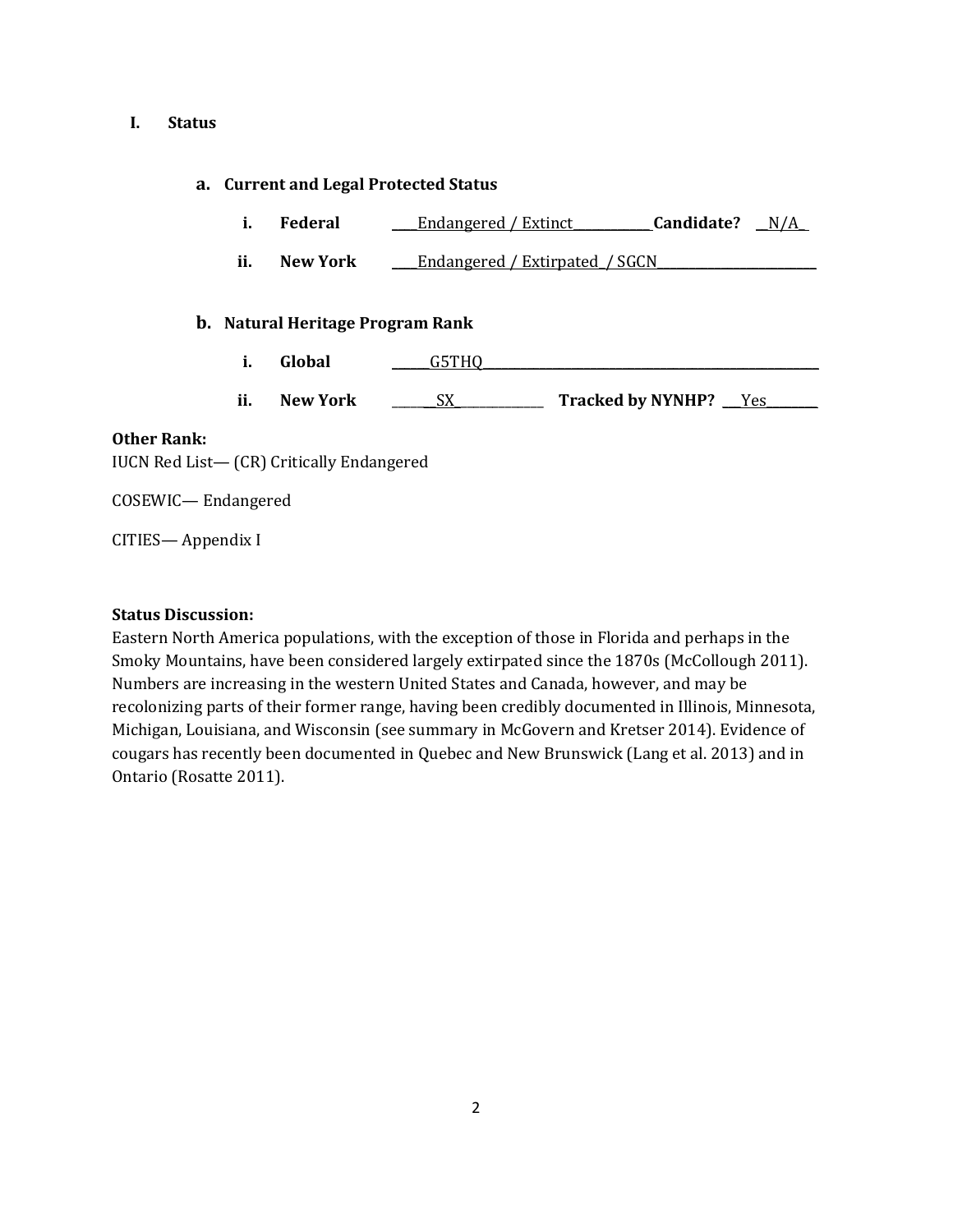## **II. Abundance and Distribution Trends**

- **a. North America**
	- **i. Abundance**

**\_\_X\_\_\_ declining \_\_\_\_\_increasing \_\_\_\_\_\_stable \_\_\_\_\_unknown**

**ii. Distribution:**

**\_\_X**\_\_\_ **declining \_\_\_\_\_increasing \_\_\_\_\_\_stable \_\_\_\_\_unknown**

**Time frame considered: \_\_\_\_\_**Extirpated east of the Mississippi since 1900**\_\_\_\_\_\_**

### **b. Regional**

| Abundance<br>i.                    |                  |        |         |
|------------------------------------|------------------|--------|---------|
| declining _____increasing          |                  | stable | unknown |
| Distribution:<br>ii.               |                  |        |         |
| declining ______increasing         |                  | stable | unknown |
| <b>Regional Unit Considered:__</b> | Northeast        |        |         |
| <b>Time Frame Considered:</b>      | Extirpated 1870s |        |         |

**c. Adjacent States and Provinces**

| <b>CONNECTICUT</b>                                    | Not Present X                                            | No data        |
|-------------------------------------------------------|----------------------------------------------------------|----------------|
| i. Abundance                                          |                                                          |                |
|                                                       | ____ declining ____ increasing _____ stable ____ unknown |                |
| ii. Distribution:                                     |                                                          |                |
|                                                       | ____ declining ____ increasing                           | stable unknown |
| Time frame considered: Believed extirpated after 1832 |                                                          |                |
| Listing Status: Special Concern (SX) SGCN? No         |                                                          |                |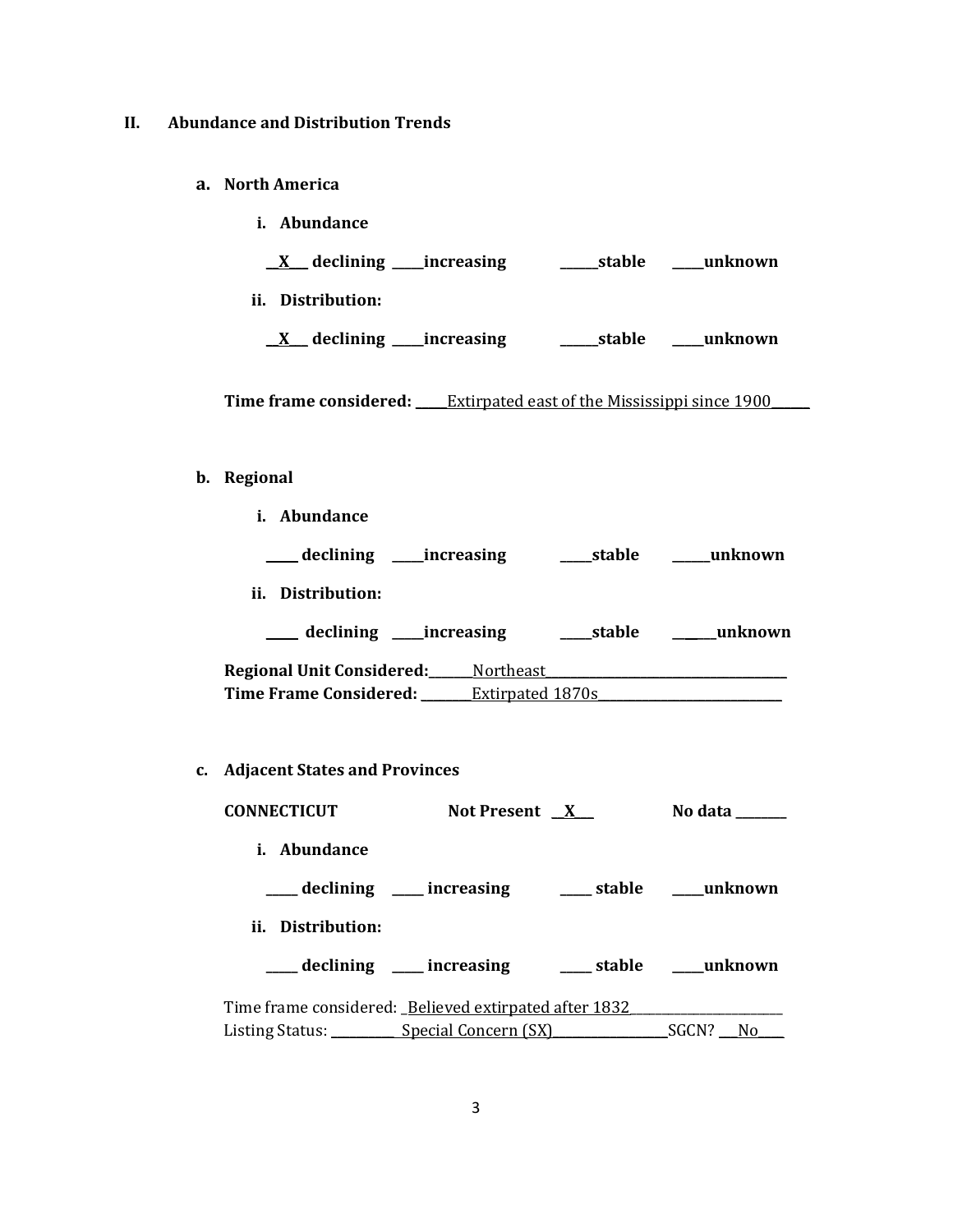| MASSACHUSETTS Not Present X No data _____                   |                                                            |  |
|-------------------------------------------------------------|------------------------------------------------------------|--|
| i. Abundance                                                |                                                            |  |
|                                                             | ___ declining ___ increasing ___ stable ___ unknown        |  |
| ii. Distribution:                                           |                                                            |  |
|                                                             | ___ declining ___ increasing ___ stable ___ unknown        |  |
| Time frame considered: Believed extirpated by 1858          |                                                            |  |
|                                                             |                                                            |  |
| <b>NEW JERSEY</b>                                           | Not Present <u>X</u> No data _____                         |  |
| i. Abundance                                                |                                                            |  |
|                                                             | ___ declining ___ increasing ___ stable ___ unknown        |  |
| ii. Distribution:                                           |                                                            |  |
|                                                             | ___ declining ___ increasing ___ stable ___ unknown        |  |
| Time frame considered: Believed extirpated after 1830-1840s |                                                            |  |
|                                                             |                                                            |  |
| <b>ONTARIO</b>                                              |                                                            |  |
| Abundance<br>i.                                             |                                                            |  |
|                                                             |                                                            |  |
| ii. Distribution:                                           |                                                            |  |
|                                                             | ___ declining ____increasing __________stable __X__unknown |  |
|                                                             |                                                            |  |
|                                                             |                                                            |  |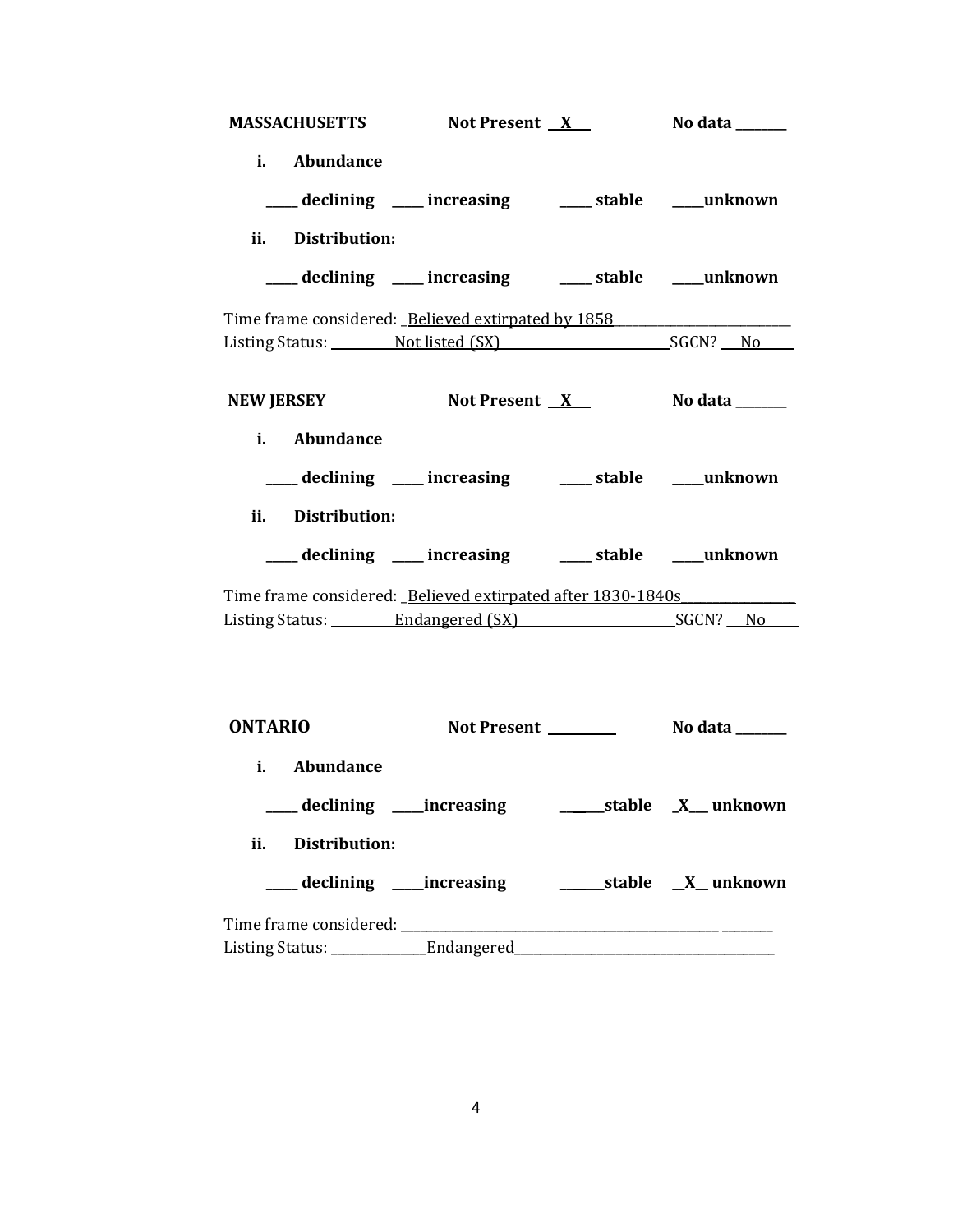| <b>PENNSYLVANIA</b>                                        | Not Present <u>X</u>                                                                              | No data ______       |
|------------------------------------------------------------|---------------------------------------------------------------------------------------------------|----------------------|
| i. Abundance                                               |                                                                                                   |                      |
|                                                            | ___ declining ____ increasing ______ stable ____ unknown                                          |                      |
| ii. Distribution:                                          |                                                                                                   |                      |
|                                                            | ___ declining ____ increasing _______ stable _____ unknown                                        |                      |
|                                                            | Time frame considered: Believed extirpated after 1905<br>Listing Status: Not listed (SX) SGCN? No |                      |
| <b>QUEBEC</b>                                              |                                                                                                   |                      |
| i. Abundance                                               |                                                                                                   |                      |
|                                                            |                                                                                                   |                      |
| ii. Distribution:                                          |                                                                                                   |                      |
|                                                            |                                                                                                   |                      |
|                                                            |                                                                                                   |                      |
|                                                            | Listing Status: Not listed (no rank)                                                              |                      |
| <b>VERMONT</b>                                             | Not Present <u>X</u> No data _____                                                                |                      |
| i. Abundance                                               |                                                                                                   |                      |
|                                                            |                                                                                                   |                      |
| ii. Distribution:                                          |                                                                                                   |                      |
|                                                            | ___ declining ____increasing _______stable _____unknown                                           |                      |
| Time frame considered: Considered extirpated by late 1930s |                                                                                                   |                      |
|                                                            | Listing Status: Not listed (SH)                                                                   | _SGCN? ___ <u>No</u> |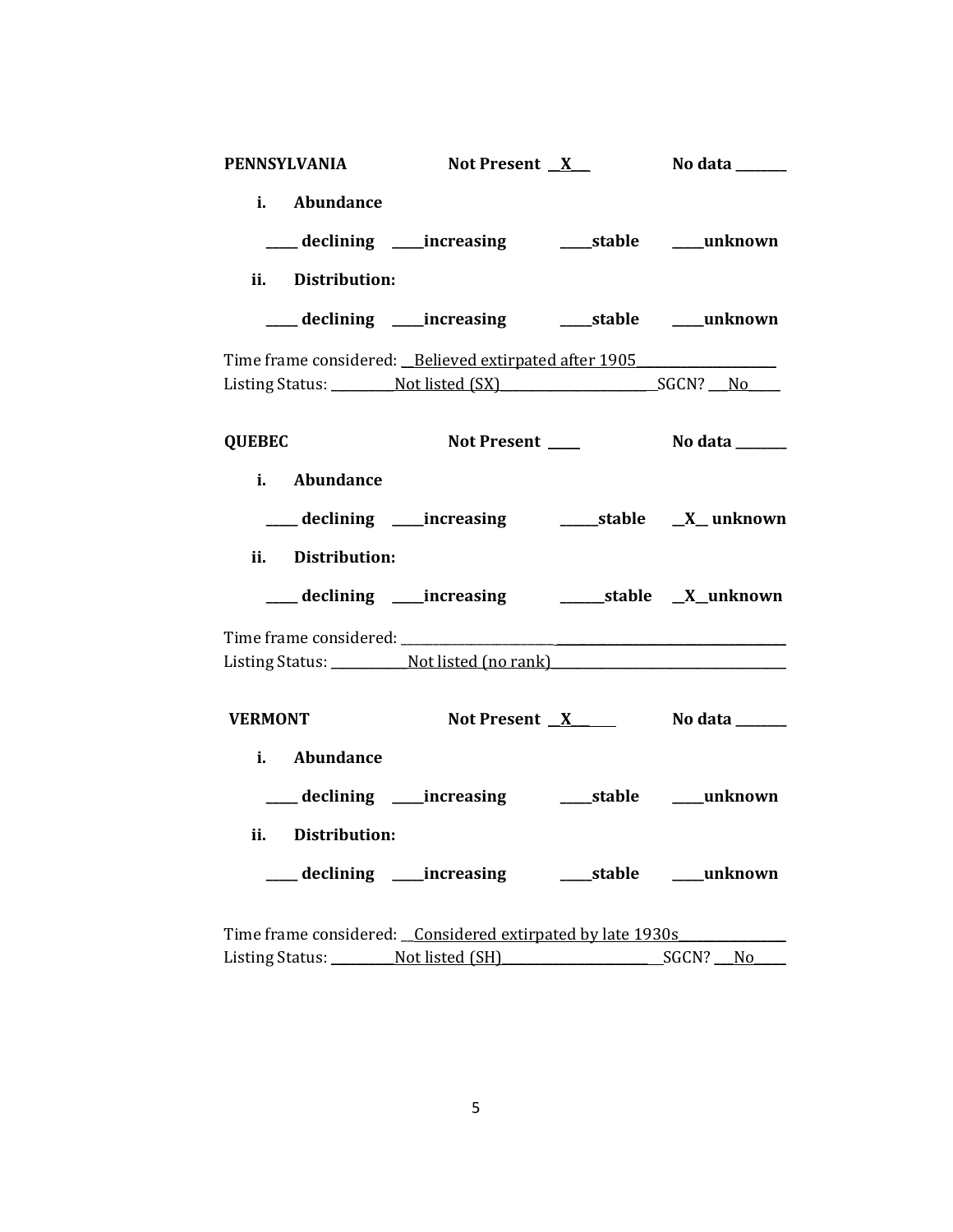| d. NEW YORK |               | Not Present X                                            | No data        |
|-------------|---------------|----------------------------------------------------------|----------------|
| i.          | Abundance     |                                                          |                |
|             |               | declining ___ increasing ____ stable ____ unknown        |                |
| ii.         | Distribution: |                                                          |                |
|             |               | declining ____ increasing                                | stable unknown |
|             |               | Time frame considered: __ Believed extirpated after 1897 |                |

## **Monitoring in New York.**

None.

## **Trends Discussion:**

The cougar was targeted in the eastern United States beginning in the 1700s, when they were hunted by European settlers. States placed bounties on the cats with the goal of protecting livestock and the last confirmed cougar was trapped in the late 1930s, according to the USFWS (McCollough 2011).

## **III. New York Rarity, if known:**

| Historic      | # of Animals | # of Locations | % of State |
|---------------|--------------|----------------|------------|
| prior to 1970 |              |                |            |
| prior to 1980 |              |                |            |
| prior to 1990 |              |                |            |

## **Details of historic occurrence:**

There is insufficient data to evaluate historic occurrence. Early reports indicate cougars were more prevalent in the western Adirondacks than elsewhere in the state, and this information is supported by bounty records, but the reliability of the of bounty records for biological assessment has been questioned.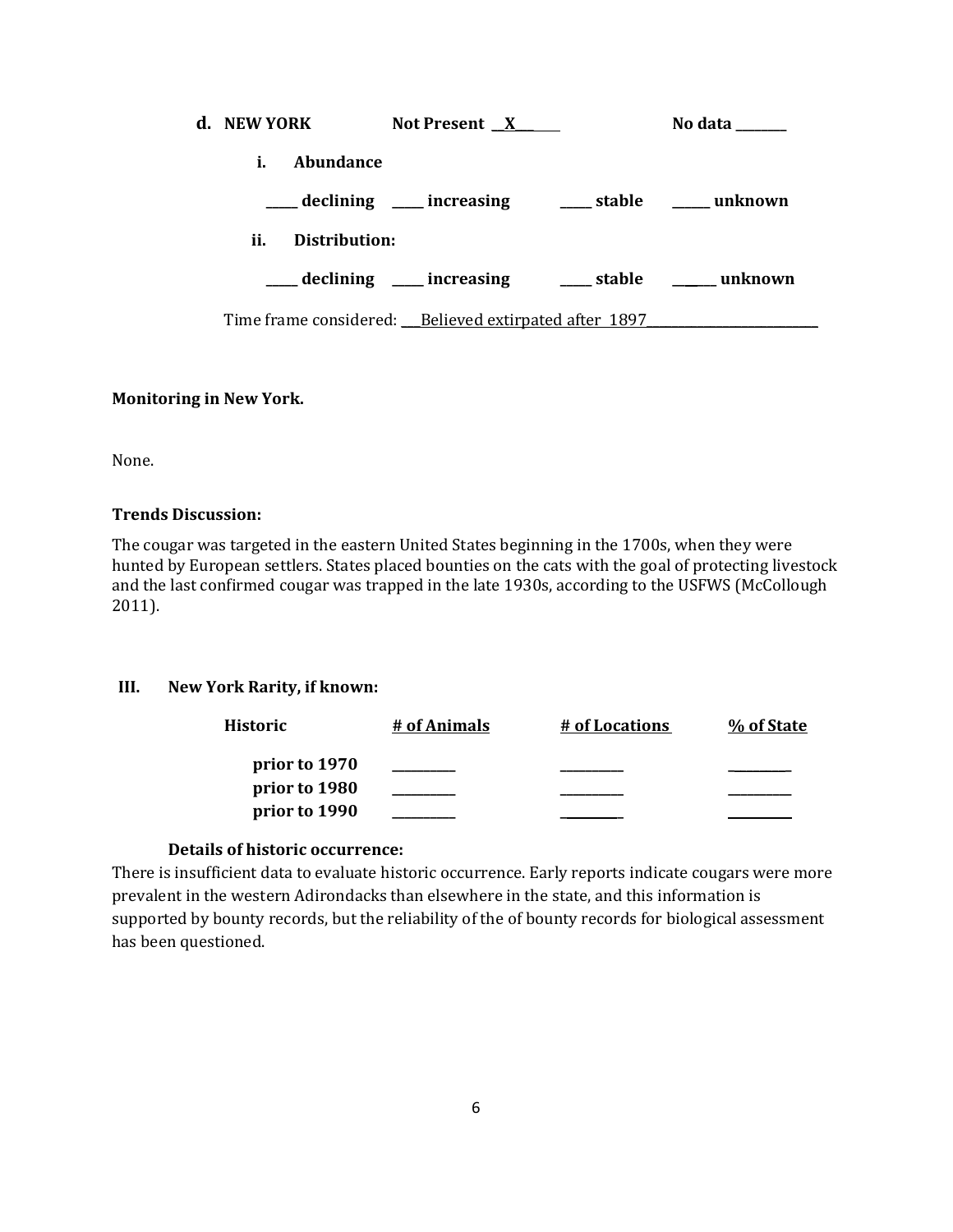| Current                        | # of Animals | # of Locations | % of State |
|--------------------------------|--------------|----------------|------------|
|                                |              |                |            |
| Details of current occurrence: |              |                |            |

Sightings of animals are commonly reported by the public but to date, there is a lack of hard evidence that would suggest the existence of cougars living and reproducing in the wild in New York. A few individuals are kept in captivity under a special permit, and likely illegally as well. In at least two instances, captive cougars did make it to the wild in NY but neither cougar survived long. One confirmed sighting in New York was a 7.5-pound kitten shot in Saratoga County in December 1993 (Kahn, 1994). See also Brocke (1981).

In 2010 a reported cougar observation in Lake George was confirmed by tracks and DNA evidence. The same animal was struck by a vehicle and killed in Milford, Connecticut in June 2011, and further investigation revealed that it was a wild male from the Black Hills population in South Dakota (Kerwin 2013). Evidence of cougars with both North and South American (the latter suggesting former captives or their descendants) DNA has been documented recently in Ontario (Rosatte 2011, Mallory et al. 2012), Quebec, and New Brunswick (Lang et al*.* 2013) without evidence of breeding.

The U.S. Fish and Wildlife Service reviewed all available research and other information, and concluded in 2011 that the eastern cougar subspecies has been extinct since the 1930s, and recommended that it be removed from its list of endangered species (USFWS 2011). The agency used the 1946 taxonomy of S.P. Young and E.A. Goldman in defining the eastern cougar subspecies. While noting that some taxonomists in recent years have classified all North American cougars within a single subspecies, the agency's 2011 report said "a full taxonomic analysis is necessary to conclude that a revision to the Young and Goldman (1946) taxonomy is warranted."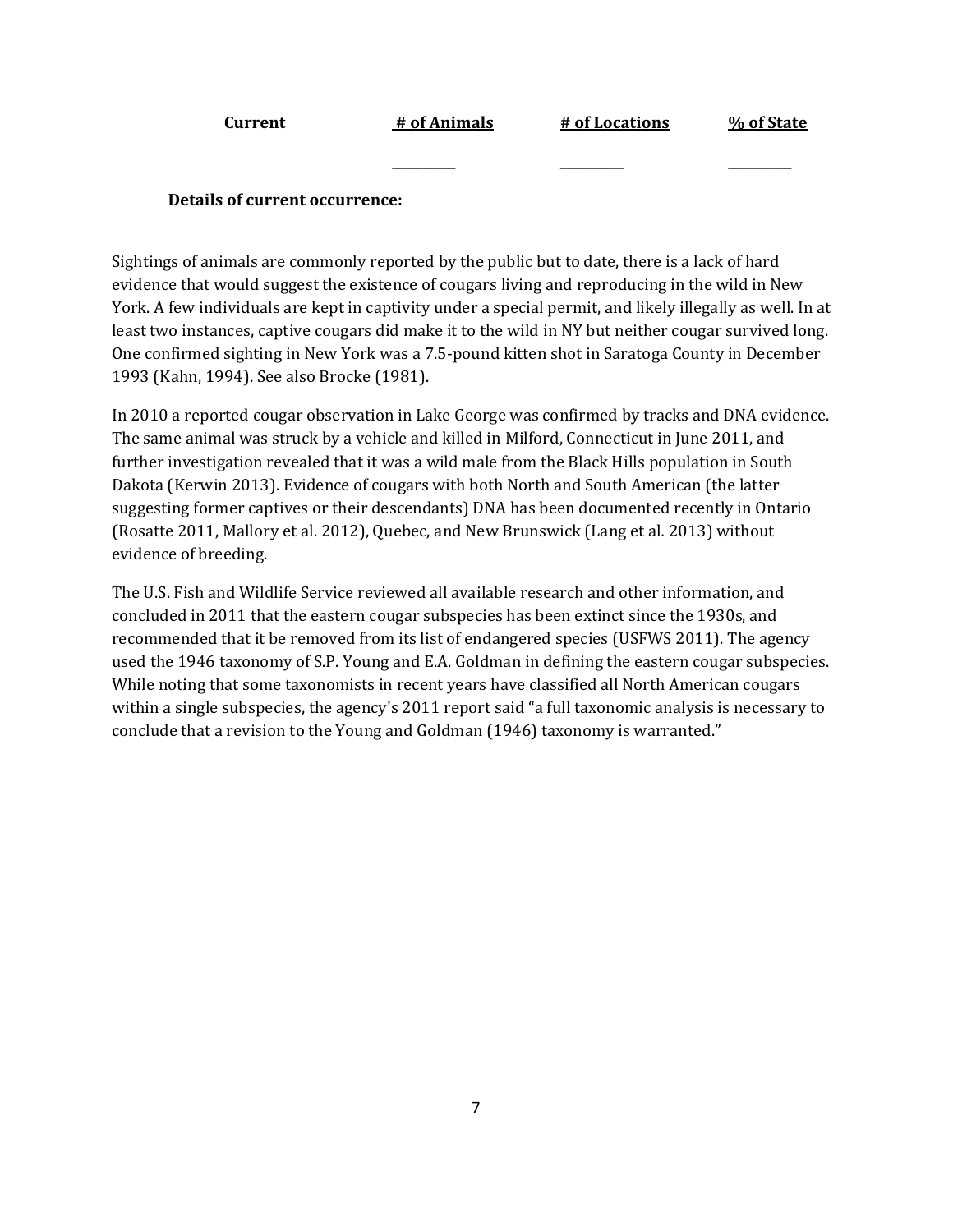### **New York's Contribution to Species North American Range:**

| % of NA Range in New York | <b>Classification of New York Range</b> |  |
|---------------------------|-----------------------------------------|--|
| $\_\_100$ (endemic)       | Core                                    |  |
| $-76-99$                  | ___Peripheral                           |  |
| 51-75                     | ___ Disjunct                            |  |
| 26-50                     | Distance to core population:            |  |
| $1 - 25$                  | 1,000+ mi                               |  |

## **IV. Primary Habitat or Community Type:**

- **1.** Oak-pine Forest
- **2.** Oak Forest
- **3.** Mixed Northern Hardwoods
- **4.** Spruce-fir Forest and Flats
- **5.** Mountain Spruce-fir Forest

#### **Habitat or Community Type Trend in New York:**

| Declining<br>$\mathbf{X}$       | <b>Stable</b> | Increasing | Unknown |
|---------------------------------|---------------|------------|---------|
| Time frame of decline/increase: |               |            |         |
| <b>Habitat Specialist?</b>      |               | X Yes      | No      |
| <b>Indicator Species?</b>       |               | <b>Yes</b> | No.     |

#### **Habitat Discussion:**

Throughout the 20th century the primary habitat requirement would have been described as a large wilderness area with adequate food supply (e.g. USFWS Division of Endangered Species 1991). In contrast, however, cougars have colonized urban-suburban wildland matrixes throughout the west. Beier and Loe (1992) and Beier and Barret (1993) suggested that 425 mi<sup>2</sup> to 850 mi<sup>2</sup> (1,100 to 2,200 km2) of high quality habitat is needed to support a long-term persistence of 15 to 20 cougars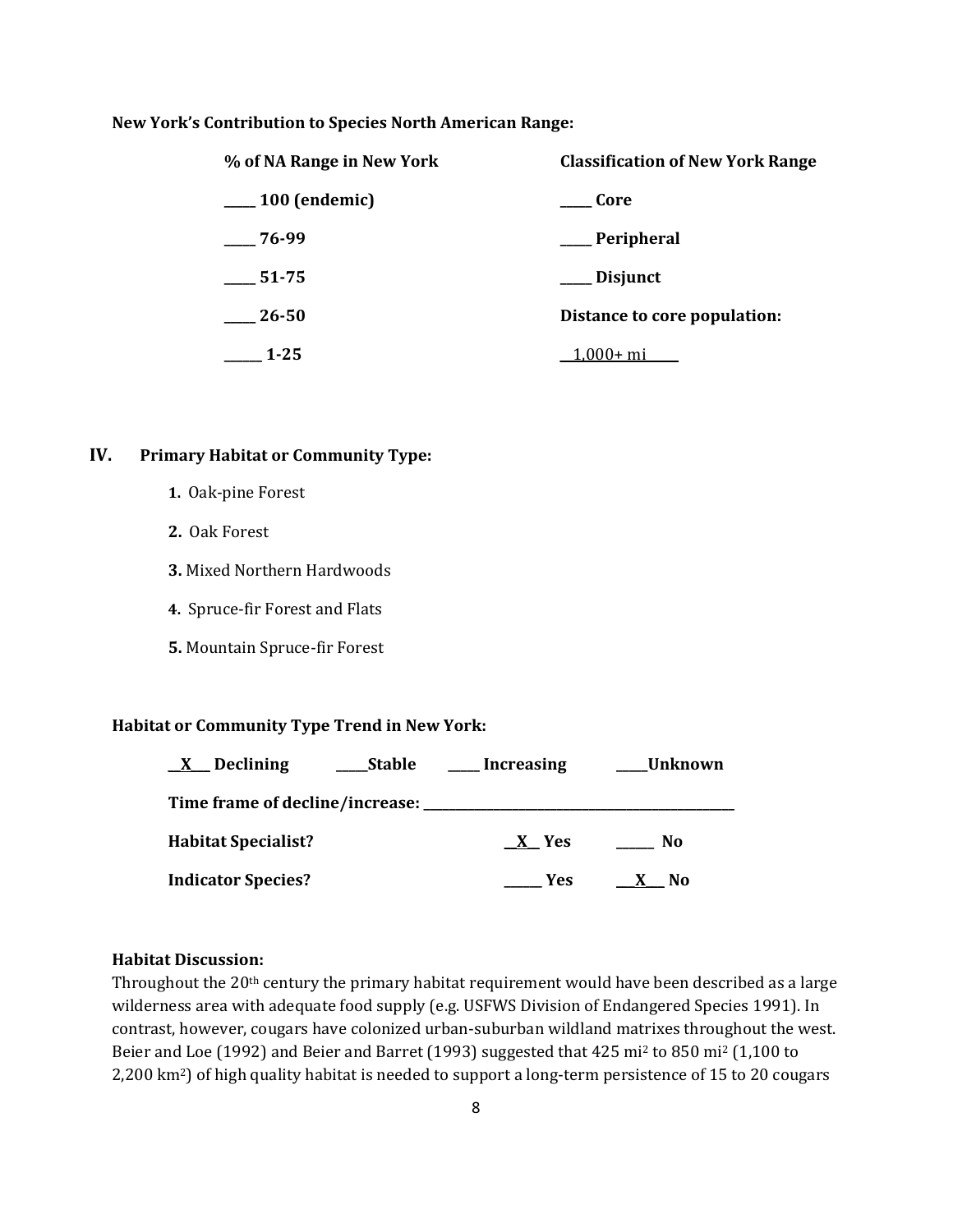in the absence of immigration. If a wildlife movement corridor is available to allow immigration of up to 3 males and 1 female per decade, an area as small as 231 mi<sup>2</sup> to 618 mi<sup>2</sup> (600 to 1,600 km2) may be adequate. The smallest documented home range is 39 km2 (Laundré and Loxterman 2006). Space-use patterns differ little between wildland and residential environments (Kertson et al. 2011). Reproductive behaviors (communication/denning) require greater buffers from development than non-reproductive behaviors (movement/feeding) within the urban-suburbanwildland matrix (Wilmers et al. 2013). Male dispersal and settlement patterns are based on mating opportunities while female patterns are based on avoiding other cougars (Stoner et al. 2013).

Test-releases of Texas cougars to the southern Georgia-northern Florida area suggest that Florida panther reintroductions to southeastern habitat is biologically feasible (Belden and McCown 1996). Locations in the Midwest (LaRue and Nielsen 2011, Smith 2013), Southeast (Thatcher et al*.* 2006, Anco 2011) and the Northeast (Laundré 2013, Glick 2014) have been evaluated for suitable cougar habitat. Brocke (1981) concluded that survival of a reintroduced population in the Adirondacks would be "virtually impossible". A more recent study conducted an analysis of Adirondack habitat, comparing the Black Hills of South Dakota with comparable road and development densities in the Adirondacks and concluded that the Adirondack Park could support 150 to 350 cougars within about 70% of the Park (Laundré 2013).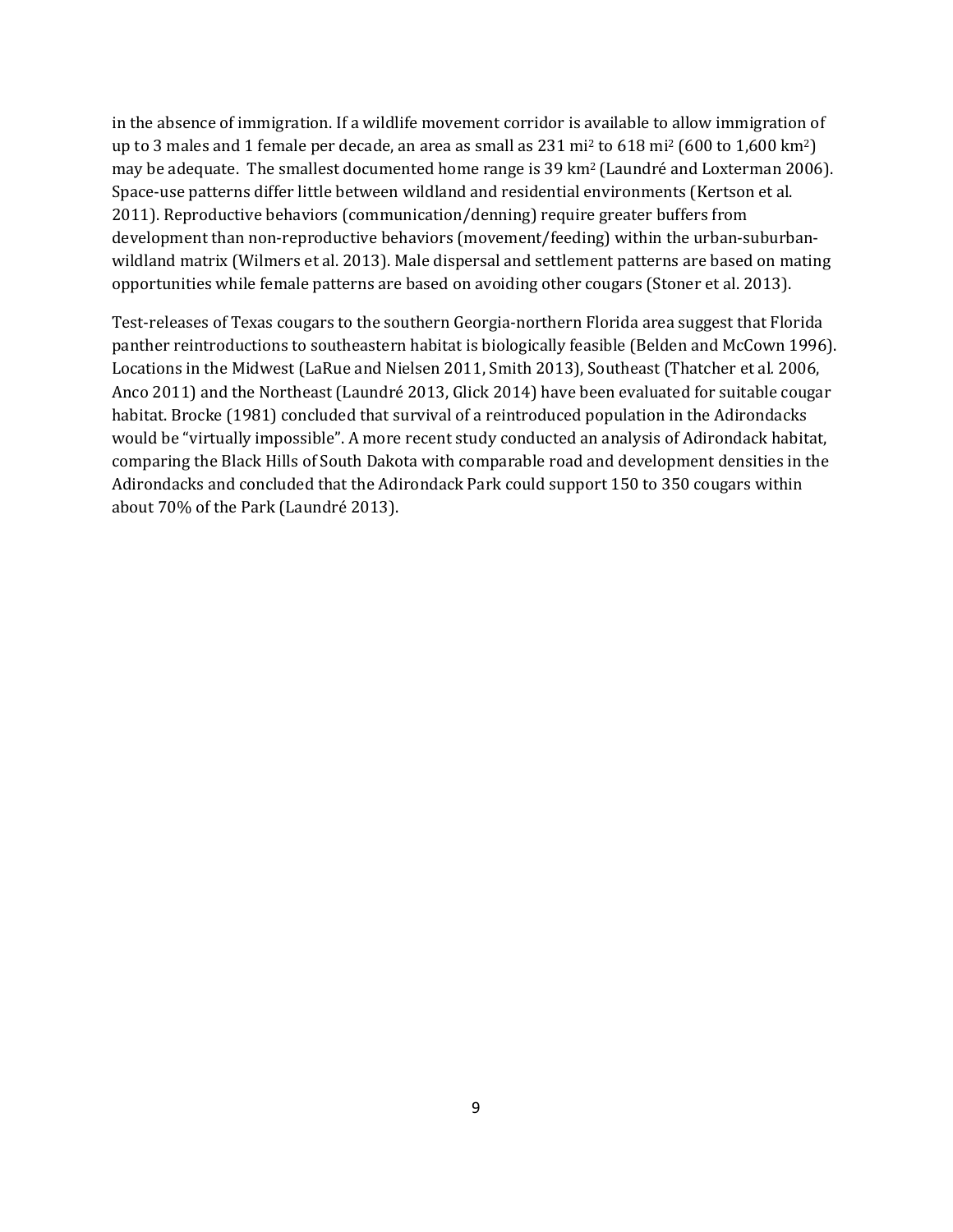- **V. New York Species Demographics and Life History**
	- **\_\_X\_\_\_ Breeder in New York**
		- **\_\_X\_\_\_ Summer Resident**

**\_\_X**\_\_\_ **Winter Resident**

**\_\_\_\_\_ Anadromous**

**\_\_\_\_\_ Non-breeder in New York**

- **\_\_\_\_\_ Summer Resident**
- **\_\_\_\_\_ Winter Resident**
- **\_\_\_\_\_ Catadromous**
- **\_\_\_\_\_ Migratory only**
- **\_\_\_\_\_Unknown**

## **Species Demographics and Life History Discussion:**

Cougars are polygamous and the large home range of a male typically encompasses several smaller female home ranges. Home ranges vary widely in size depending on local vegetation, prey density and distribution, and time of year. Male home ranges are typically 78 to 195 mi.<sup>2</sup> (202 to 505 km2) but can be up to 500 mi<sup>2</sup> (1295km2) (Anderson 1983, Lindzey 1987, Hansen 1992, Logan and Sweanor 2000, 2001) and occasionally overlap with other males. Female home ranges of 8 to 400 mi2 (21 to 1036 km2) overlap widely (Anderson 1983, Lindzey 1987, Hansen 1992).

Although they are known to consume a wide variety of mammals, birds and even insects, large ungulates, particularly deer, are the cougar's principal prey in North America (Nowell and Jackson, 1996).

Cougars typically reach sexual maturity at 24 to 36 months (Eaton and Velander 1977, Maehr *et al.* 1991) and the average age at first reproduction is 2.2 years (Belden and Schulz 2007). Cougars are induced ovulators (Bonney *et al.* 1981) and can breed year-round (Lechleitner 1969). Females breed at an interval of every 2 to 3 years and after their young have dispersed. Gestation is 82 to 96 days (Hansen 1992) and litter sizes range from 1 to 6, with a mean of 2.6 (Anderson 1983). Kittens are born year-round in caves, under uprooted trees, or in dense thickets (Young and Goldman 1946) but reproduction peaks appear from June to October (Laundré and Hernandez 2007). Young stay at the birth site until weaned and visit kill sites with their mother at about 6 weeks of age (Grinnell *et al.* 1937).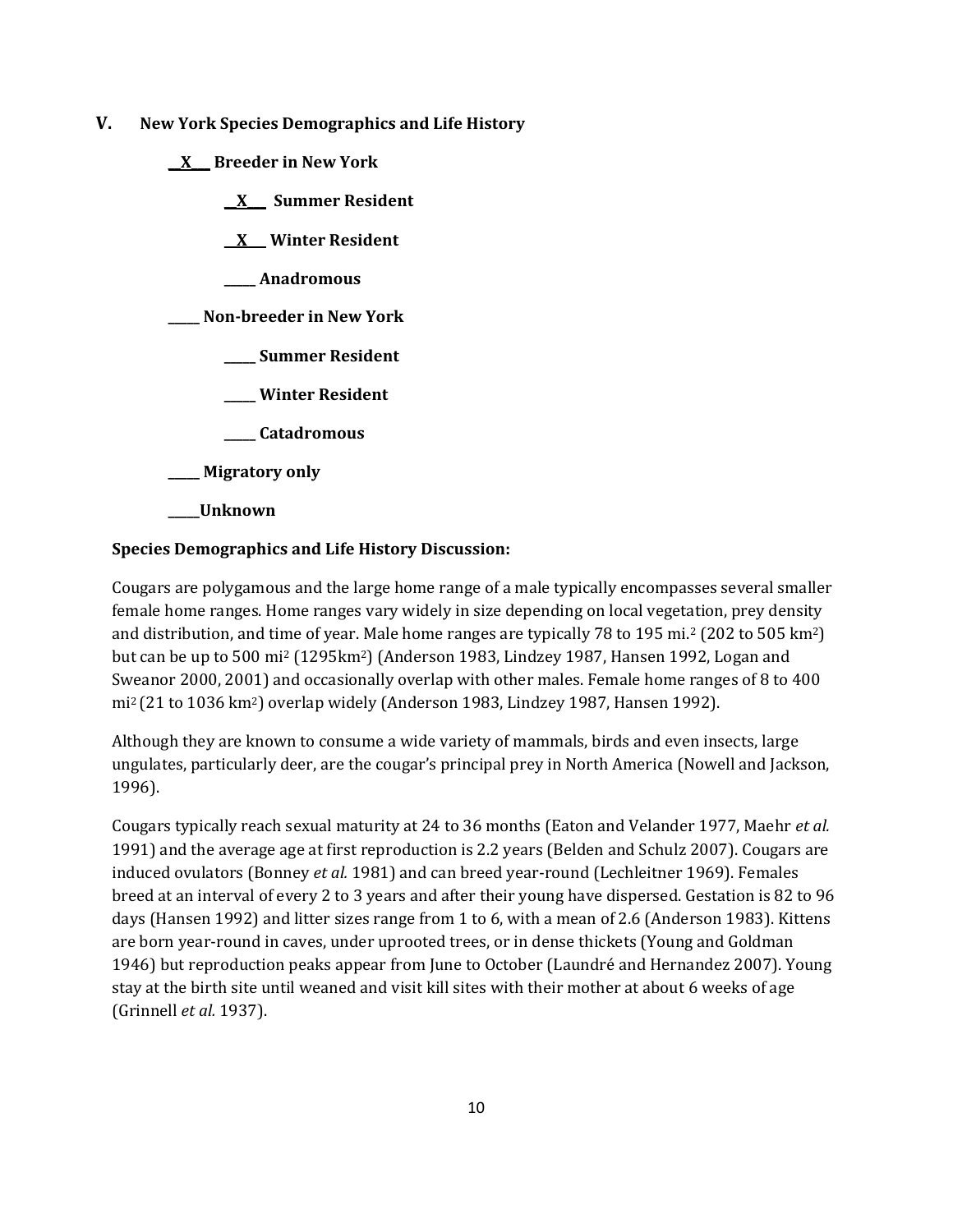Kittens stay with their mother until about 18 months; they can become independent as early as 12 to 14 months of age (Robinette *et al.* 1961, Hornocker 1970, Beier 1995). Sub-adult females disperse short distances and often stay near or within the home range of their mother or another female. Transient males usually disperse and occupy a series of small home ranges until they find an area to occupy as a permanent territory (Beier 1995). Average dispersal distance is 31 to 100 mi. (49.9 to 160.9 km) for males (Ashman *et al.* 1983, Hornocker 1970) and 18 mi (29.0 km) for females (Ashman *et al.* 1983). Cougars have been previously reported to disperse up to 600 to 1,000 mi (965 to 1609 km) from their birthplace (Logan and Sweanor 2000, Thompson and Jenks 2005) but the apparent dispersal of a young male that was eventually killed in CT exceeds these distances (Kerwin 2012; also see below). Successful male recruitment seems dependent on either the death or relocation of a resident adult male or dispersal to unoccupied habitat (Maehr *et al.* 1991). The average life span for cougars is about eight years (Hansen 1992)

In 2010, a wild cougar was confirmed in New York. The profile of the cat's DNA was most closely related to a breeding population in the Black Hills of southwestern South Dakota. This cat was first sighted in eastern Minnesota on 11 December 2009 when DNA analysis confirmed it as a cougar. Additional DNA identifications of the same cat were made in St. Croix Wisconsin in late December 2009 and in Bayfield County, Wisconsin on 15 February 2010. On 20 May 2010 a trail camera photographed a young cougar in Oconto County, Wisconsin and later a trail camera in Michigan's Upper Peninsula photographed what is believed to the same cat. The next known sighting of this cat was in Lake George, NY on 16 December 2010. According to the Connecticut Department of Environmental Protection, the cat was spotted several times in Greenwich, Connecticut in early June 2011 and photographed on 5 June before it was hit and killed by a motor vehicle on the Wilbur Cross Parkway in Milford, Connecticut on 11 June 2011. A necropsy, performed in Connecticut by a USFWS Wildlife Forensic Lab veterinary pathologist, found a healthy 3-year-old 140 lb. male mountain lion in good physical condition. The stomach was empty and there were porcupine quills under the skin. There were no signs of de-clawing or neutering and no sign of a PIT tag. Straight line distance from Champlin, Minnesota where the cat was first identified to Milford, Connecticut where it was killed is approximately 1,057 miles. The previous record for distance travelled by a dispersing mountain lion was from South Dakota to Oklahoma a distance of approximately 663 miles. This cat may have been born in the Black Hills of South Dakota (or possibly to parents that had previously dispersed to the east) and it appears that it travelled through Minnesota, Wisconsin, the Upper Peninsula of Michigan, and likely southern Ontario, then into New York, and Connecticut, a potential total distance of approximately 1,800 miles (Hynes 2011, Kerwin 2013).

#### **Threats:**

Overhunting, disappearance of suitable habitat, and market hunting of prey led to extirpation of the species in the Northeast. Overhunting and loss of habitat connectivity continue to pose a threat in regions where cougars still occur (Whitaker and Hamilton 1998). It seems likely that habitat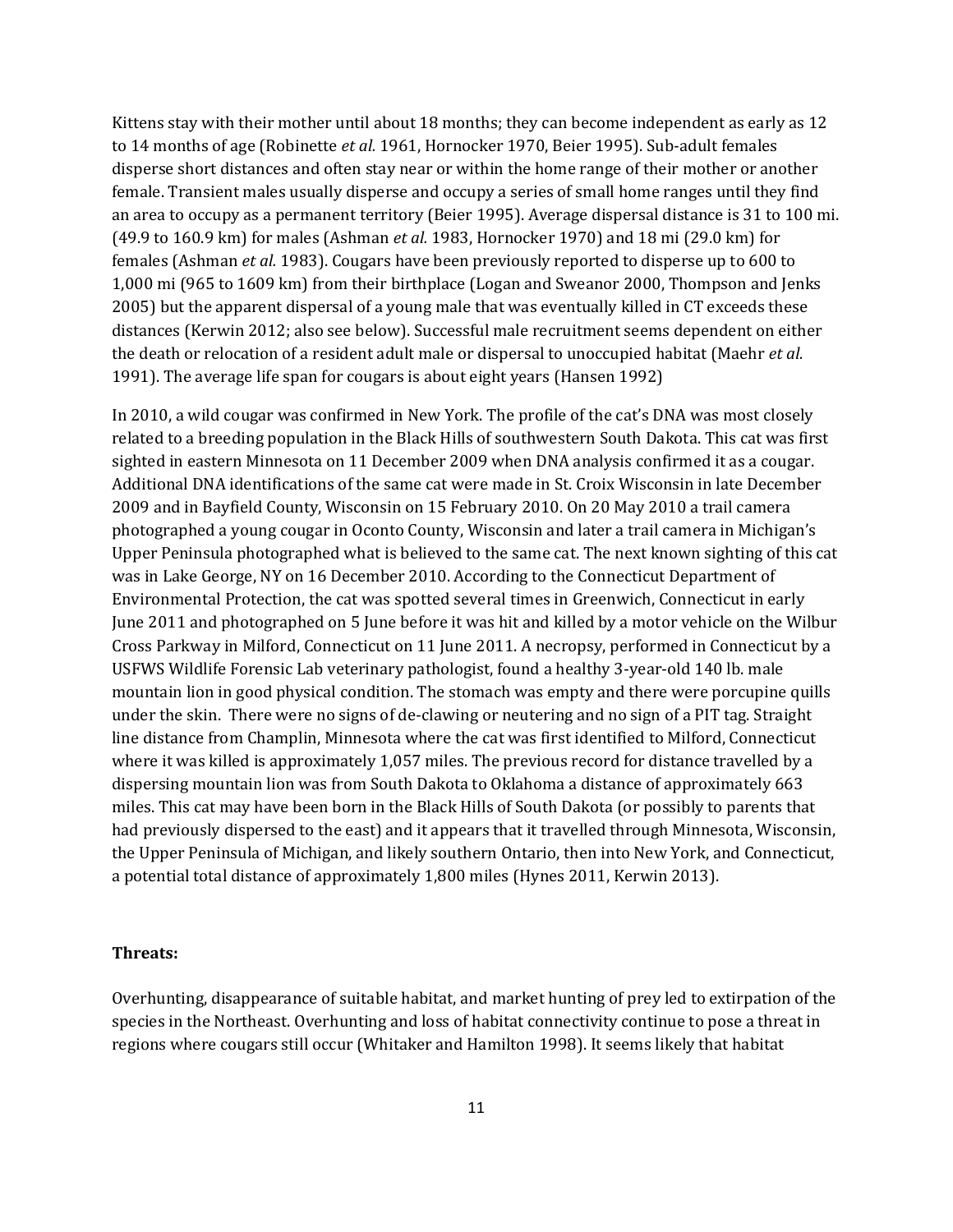barriers would impede gene flow from existing cougar populationsshould eastern populations become established, suggesting susceptibility to low genetic variability and inbreeding.

According to one assessment population recovery would require the establishment of three selfsustaining populations (defined by a minimum of 50 breeding adults, and where losses of these adults are replaced through reproduction and/or immigration from nearby populations) (Downing 1981). Various locations in the Midwest (LaRue and Nielsen 2011, Smith 2013), Southeast (Thatcher et al. 2006, Anco 2011) and the Northeast (Laundré 2013, Glick 2014, but see also Brocke 1981) have been evaluated and found suitable for the establishment of self-sustaining populations. However, natural colonization of these areas is problematic. Given the limits of female dispersal natural recolonization to the Midwest and the East appears unlikely.

# **Are there regulatory mechanisms that protect the species or its habitat in New York?**

**\_\_\_\_\_\_\_ No \_\_\_\_\_ Unknown \_\_\_**X\_\_\_ **Yes**

Although considered extirpated in New York, the cougar is protected by its status as state- and federally-listed Endangered. As an endangered species in New York, it is protected by Environmental Conservation Law (ECL) section 11-0535 and the New York Code of Rules and Regulations (6 NYCRR Part 182). A permit is required for any proposed project that may result in a take of a species listed as Threatened or Endangered, including, but not limited to, actions that may kill or harm individual animals or result in the adverse modification, degradation or destruction of habitat occupied by the listed species.

# **Describe knowledge of management/conservation actions that are needed for recovery/conservation, or to eliminate, minimize, or compensate for the identified threats:**

| <b>Conservation Actions</b> |                        |
|-----------------------------|------------------------|
| <b>Action Category</b>      | <b>Action</b>          |
| <b>Species Management</b>   | Species reintroduction |

Conservation actions following IUCN taxonomy are categorized in the table.

The Comprehensive Wildlife Conservation Strategy (NYSDEC 2005) includes recommendations for the following actions for large mammals that have been extirpated in New York.

## **Habitat research:**

Conduct biological assessment for species shown to be socially acceptable. **Other actions:**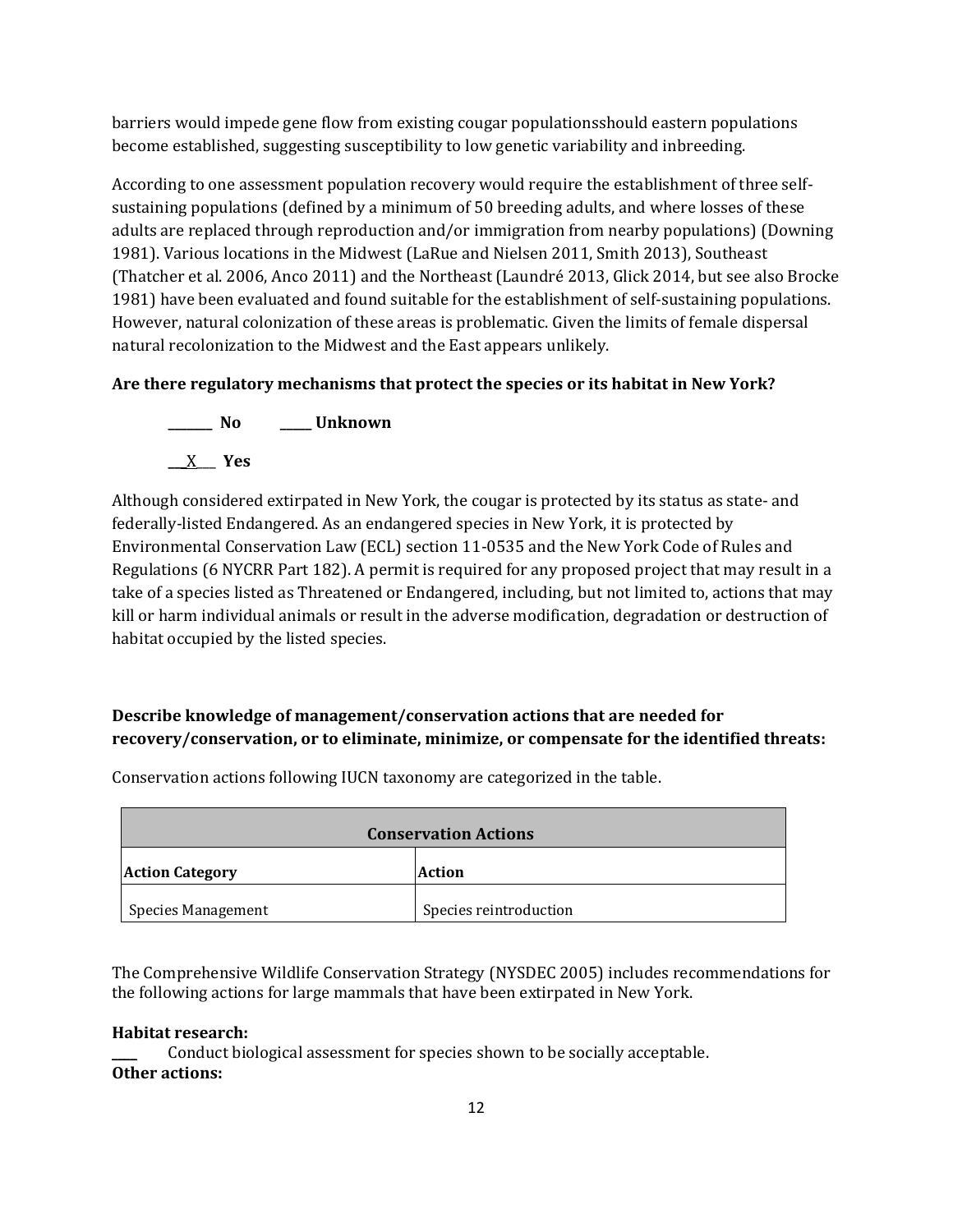\_\_\_\_ Conduct public attitude surveys when decision makers are of the opinion that there is a reasonable chance of public support for the restoration of an extirpated species.

## **Relocation/ reintroduction:**

Restore species believed likely to succeed and that are socially acceptable and monitor their progress.

Pending federal delisting could jeopardize any potential for recolonization if state protections are not established, maintained, and enforced east of the Prairie states.

A recovery team was appointed in 1976 to develop a federal recovery plan, which was approved by the USFWS in 1981 (Whitaker and Hamilton 1998). Based on cougar colonization and breeding patterns across western habitat matrixes including urban landscapes, on cougar test-releases in southeastern habitat, and on Adirondack, Georgia, Northeast, and Southeast habitat analyses, the required habitat for cougar reintroduction is likely available. Laundré's (2013) work concluding that the Adirondack Park could support a population of cougars also noted that the public's will to bring them back is a vital component. Following this, McGovern and Kretser (2014) explored attitudes of residents and visitors towards cougars in the Adirondack Park. A majority of respondents supported the idea of cougars returning naturally to the Adirondacks, with 35.7% of residents supporting intentional release of animals.

## **VI. References**

- Anco, C. 2011. Habitat suitability and reintroduction potential for *Puma concolor* in the state of Georgia. Nicholas School of the Environment. Duke University.
- Anderson, A. E. 1983. A critical review of the literature on puma (*Felis concolor*). Colorado Division of Wildlife Special Report No. 54.
- Ashman, D. G. C. Christensen, M. C. Hess, G. K. Tsukamoto, and M. S. Wichersham. 1983. The mountain lion of Nevada. Nevada Department of Wildlife, Reno, Nevada, USA.
- Beier, P. 1995. Dispersal of juvenile cougars in fragmented habitat. Journal of Wildlife Management 59: 228-237.
- Beier, P. and S. Loe. 1992. A checklist for evaluating impacts to wildlife movement corridors. Wildlife Society Bulletin 20: 434-440.
- Beier, P., and R. H. Barrett. 1993. The cougar in the Santa Anna Mountain Range, California. Department of Forestry and Resource Management, University of California, Berkeley, California, USA.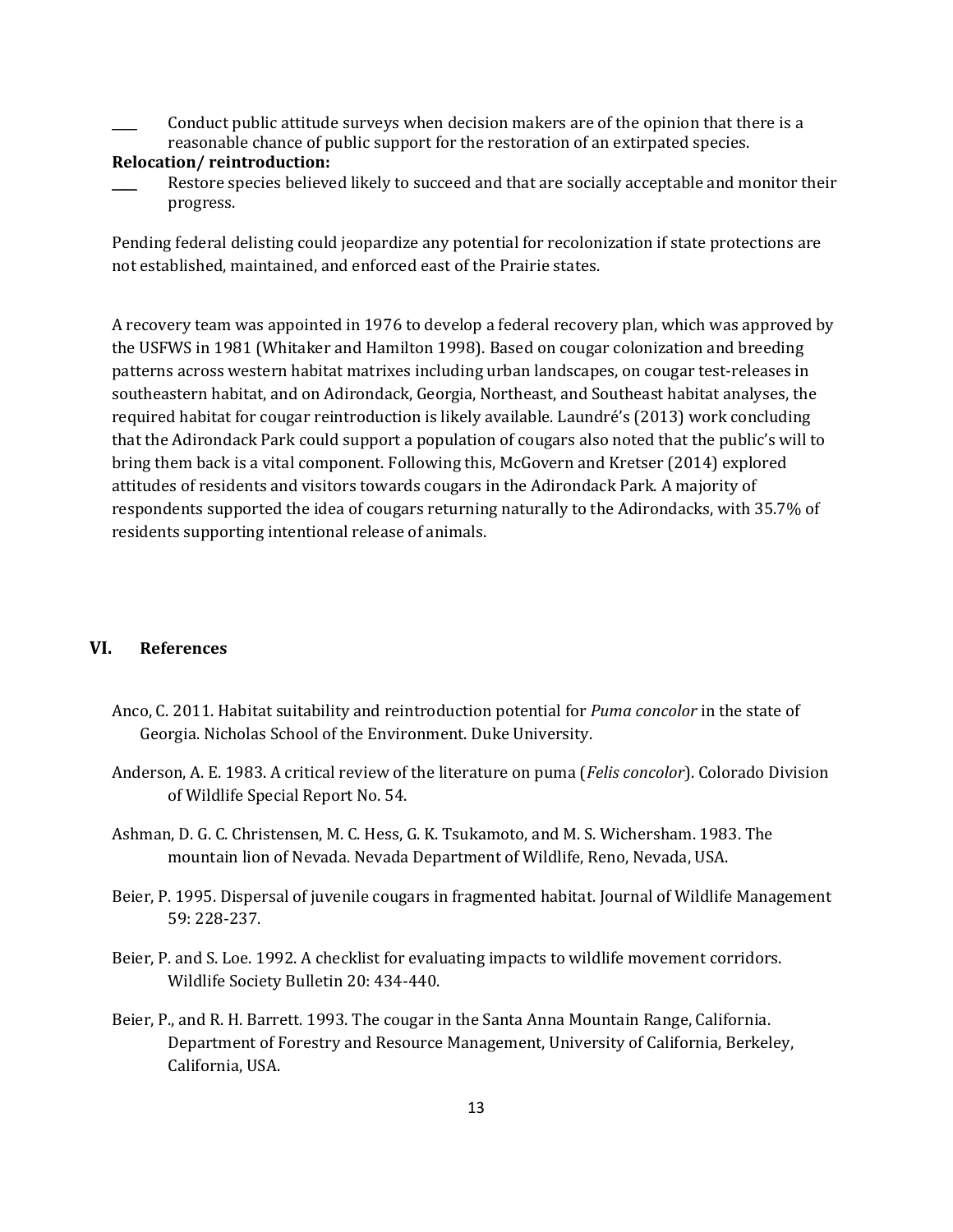- Belden, R.C. and J.W. McCown. 1996. Florida panther reintroduction feasibility study. Florida Game and Fresh Water Fish Commission. Bureau of Wildlife Research. Final Report. Study Number: 7507. Tallahasee, Florida.
- Belden, R. C., and C. Schulz. 2007. Florida panther (*Puma concolor coryi*) 5-year review: Summary and evaluation. U.S. Fish and Wildlife Service, South Florida Ecological Services Office, Vero Beach, Florida, USA.
- Bonney, R. C., H. D. M. Moore, and D. M. Jones. 1981. Plasma concentrations of oestradiol-17B and progesterone, and laparoscopic observations of the ovary in the puma (*Felis concolor*) during estrus, pseudo pregnancy and pregnancy. Journal of Reproductive Fertility 63: 523 531.
- Brocke, R.H. 1981. Reintroduction of the cougar in the Adirondacks: An analysis and recommendations. Final Report New York Federal Aid Endangered Species Project E-1-3.
- Downing, R. L. 1981. Eastern cougar recovery plan. U.S. Fish and Wildlife Service (USFWS) Denver Wildlife Research Center, Clemson, South Carolina, USA.
- Eaton, R. L. and K. A. Velander. 1977. Reproduction in the puma: biology, behavior, and ontogeny. World's Cats 3: 45-70.
- Glick, H.B. 2014. Modeling cougar habitat in the Northeastern United States. Ecological Modelling 285: 78–89.
- Grinnell, J., J. S. Dixon, and J. M. Linsdale. 1937. Furbearing mammals of California. University of California Press, Berkley, California, USA.
- Hansen, K. 1992. Cougar: The American lion. Northland Publishing, Flagstaff, Arizona, USA.
- Hornocker, M. G. 1970. An analysis of mountain lion predation upon mule deer and elk in the Idaho Primitive Area. Wildlife Monograph No. 21. The Wildlife Society, Washington, D.C., USA.
- Hynes, K. 2011. Unpublished species identification diagnosis: mountain lion (*Puma concolor*). New York State Department of Environmental Conservation Wildlife Pathology Unit, Albany, New York, USA.
- Kahn, J. 1994. Cougar kitten shot near Adirondack Park. Northern Forest Forum 2.
- Kertson, B., R. D. Spencer, J.M. Marzluff, J.Hepinstall-Cymerman, and C.E. Grue 2011. Cougar space use and movements in the wildland–urban landscape of western Washington. Ecological Applications 21:2866–2881.
- Kerwin, J. 2012. Far from home: wild western cougar travels through New York. The New York State Conservationist, October 2012. < http://www.dec.ny.gov/pubs/85028.html>. Accessed 2 April 2013.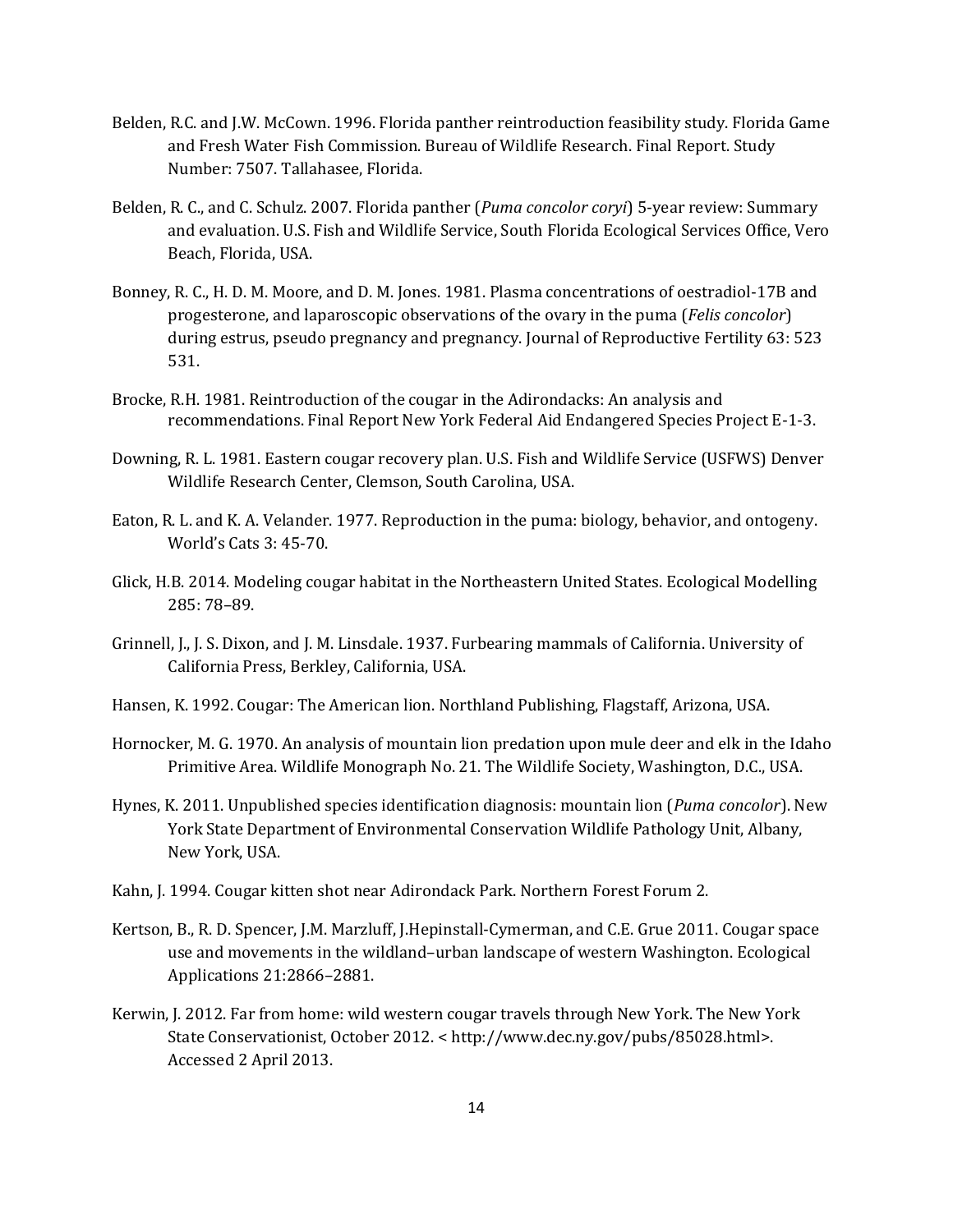- Lang, L., N. Tessier, M. Gauthier, R. Wissink, H. Jolicoeur, and F.-J. Lapointe. 2013. Genetic Confirmation of Cougars (*Puma concolor*) in Eastern Canada. Northeastern Naturalist 20(3): 383-396.
- LaRue, M.A. and C.K. Nielsen 2011. Modelling potential habitat for cougars in midwestern North America. Ecological Modeling 01/2011; 222(3):897-900.
- Laundré, J. W. 2013. The feasibility of the northeastern USA supporting the return of the cougar (*Puma concolor*). Oryx/ Volume 47/ Issue 1/ January 2013, pp 96-104.
- Laundré, J.W. and L. Hernandez. 2007. Do female pumas (*Puma concolor*) exhibit a birth pulse? Journal of Mammalogy 88:1300-1304.
- Laundré, J.W. and J. Loxterman. 2006. Impact of edge habitat on summer home range size in female pumas. American Midland Naturalist.157:221-229
- Lechleitner, R. R. 1969. Wild mammals of Colorado: Their appearance, habits, distribution, and abundance. Pruett Publishing Company, Boulder, Colorado, USA.
- Lindzey, F. 1987. Mountain lion. Pages 656-668 *in* M. Nowak, J. A. Baker, M. E. Obbard, and B. Malloch, editors. Wild furbearer management and conservation in North America. Ministry of Natural Resources, Ontario, Canada.
- Logan, K. A. and L. L. Sweanor. 2000. Puma. Pages 347-377 *in* S. Demarais and P. Krausman, editors. Ecology and management of large mammals of North America. Prentice-Hall, Englewood Cliffs, New Jersey, USA.
- Logan, K. A. and L. L. Sweanor. 2001. Desert puma: Evolutionary ecology and conservation of an enduring carnivore. Island Press, Washington, D. C., USA.
- Maehr, D. S., E. D. Land, and J. C. Roof. 1991. Social ecology of Florida panthers. National Geographic Research and Exploration 7: 414-431.
- Mallory, F. , R. A. Carter, J. L. Fortier, I. S. Kenn, L. Weis, and B. N. White. 2012. Cougars, *Puma concolor*, in Ontario: Additional Evidence. Canadian Field Naturalist 126(4): 320-323.
- McGovern, E.B. and Kretser, H.E., 2014. Puma concolor cougar in the Adirondack Park: resident and visitor perspectives. *Wildlife Conservation Society Adirondack Program Technical Paper*, *5*.
- McCollough, M. 2011. Eastern puma (=cougar) (*Puma concolor couguar*) 5-year review summary and evaluation. U.S. Fish and Wildlife Service. Orono, Maine, USA.

Nowell, K.; Jackson, P (1996). *["Wild Cats. Status Survey and Conservation Action Plan"](http://carnivoractionplans1.free.fr/wildcats.pdf)* (PDF). IUCN/SSC Cat Specialist Group. IUCN, Gland, Switzerland*. Retrieved July 27, 2007*.

Rosatte, R., 2011. Evidence to Support the Presence of Cougars (*Puma concolor*) in Ontario, Canada. Canadian Field-Naturalist 25: 116-125.